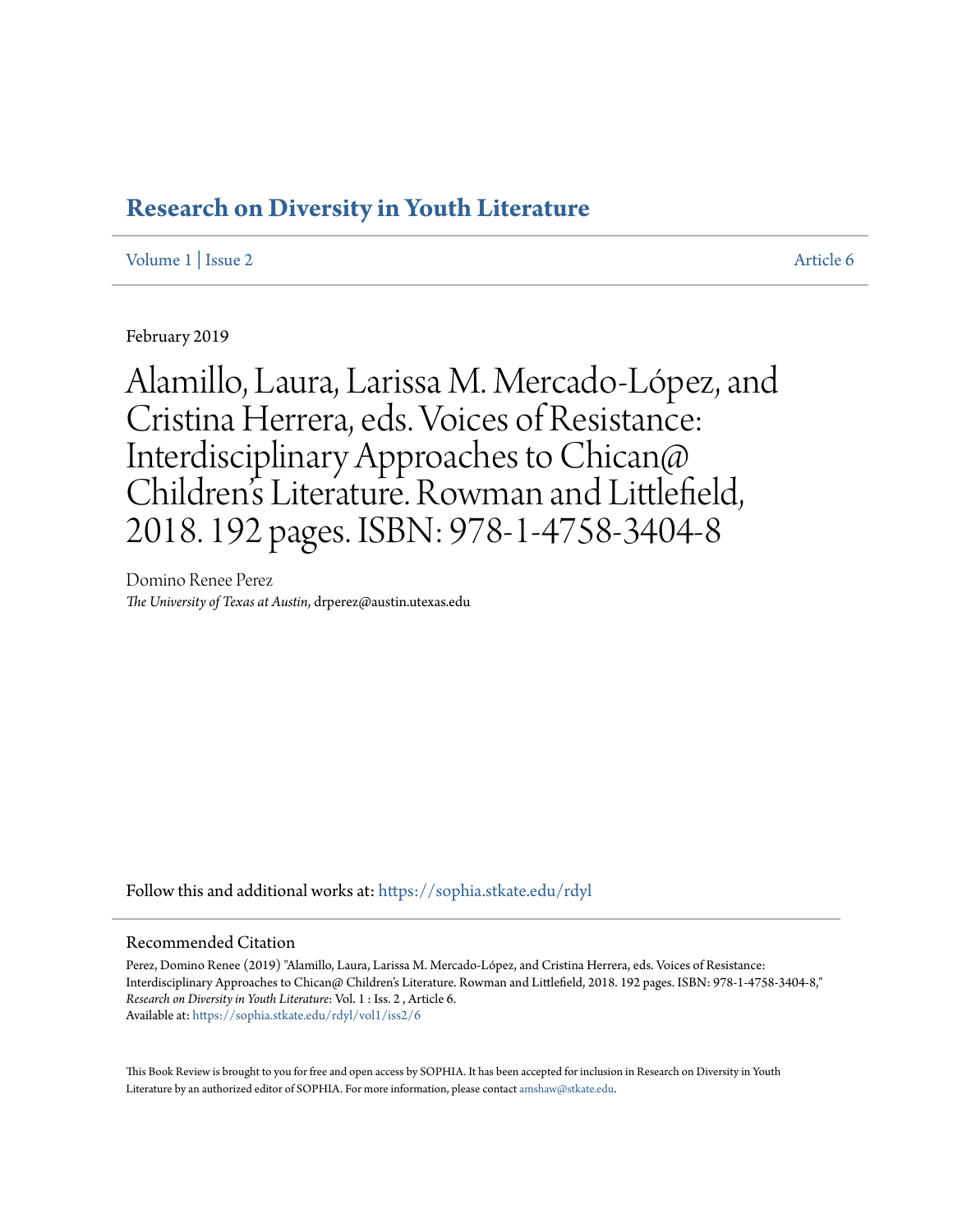Alamillo, Laura, Larissa M. Mercado-López, and Cristina Herrera, eds. *Voices of Resistance: Interdisciplinary Approaches to Chican@ Children's Literature*. Rowman and Littlefield, 2018. 192 pages. ISBN: 978-1-4758-3404-8

#### Domino Renee Perez

The University of Texas at Austin, [drperez@austin.utexas.edu](mailto:drperez@austin.utexas.edu)

In the final minutes of her hour-long show on June 19, 2018, MSNBC host Rachel Maddow struggled to read breaking news about Mexican and Central American babies and toddlers being housed in "tender age" shelters along the US-Mexico border. Overcome with emotion, Maddow, who tried several times to regain her composure, had to "hand off" the report. Although she later apologized for her on-air reaction, Maddow's outpouring of emotion was apropos of the situation and reflective of the horror of kids being taken from their parents or guardians, who had no guarantee they would ever see them again. Maddow was by no means alone in her sentiments, but for many of us, the situation was not new. The only difference was the scale of these more aggressive zero-tolerance initiatives and the undeniable "brownness" of the situation. José Esteban Muñoz describes brownness as "a conceptual framing that launches us into a vaster consideration of the ways in which people and things suffer and experience harm under the duress of local and global forces that attempt to diminish their vitality and degrade their value" ("The Brown Commons.") It is crucial that we make these vaster considerations of the political and institutional forces at work against Latinx populations, especially those aimed at children, whether at the border, in the borderlands, or beyond. Of equal importance is identifying how they respond to these kinds of oppression.

With its focus on stories, in many forms, by and about Mexican American children, *Voices of Resistance: Interdisciplinary Approaches to Chican@ Children's Literature* feels both timely and exigent. The brownness of the collection is evident, particularly in its "claiming and giving intellectual consideration to a rich Chican@ children's literary tradition, long overlooked by scholars in multiple fields," but also in the texts and pedagogical strategies it offers to countermand those ideological forces determined to minimize or limit the experiences of Latinx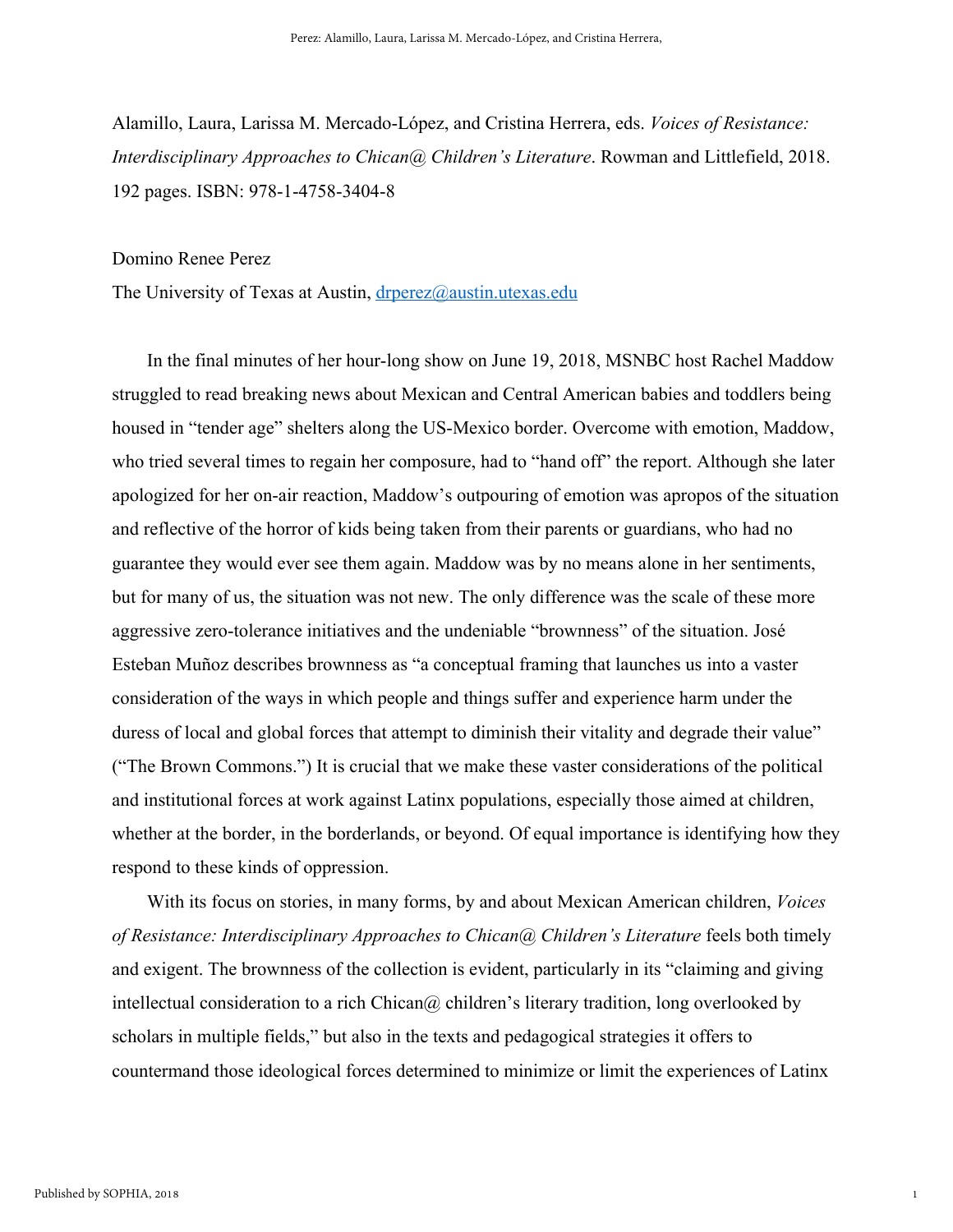children (xii). Moreover, its borderlands sensibility, as informed by Gloria Anzaldúa, is also undeniable. Anzaldúan thought percolates throughout the chapters, especially those included in the final section. Editors Laura Alamillo, Larissa M. Mercado-López, and Cristina Herrera have assembled a diverse range of critics whose work moves well beyond familiar conversations and texts in their considerations of resistance in Chican@ children's literature. As the editors explain, "In this work, scholars from various fields come together to describe how Chican $\omega$  children's literature raises questions on themes related to identity, social inequality, marginalization, [and] raciolinguistic ideologies," as well as social formation and activism (xi). The collection is an archive, a ready-made reading list, and body of critical work adaptable to a range of courses from literature and cultural studies to history and cultural anthropology. In offering "an alternative way to look at Chican@ children's literature," the editors and contributors of *Voices of Resistance* forge new ground across disciplines (xii).

The book opens with a foreword by Juan Felipe Herrera, Poet Laureate of the United States from 2012-15. In it, he demonstrates how young readers can feel empowered through reading, particularly when they see themselves and the world around them reflected on the page. After posing a series of questions about how we might begin to talk and think about Chican $\omega$ children's literature, Herrera calls readers' attention to "new literary critics and culture visionaries" who "alert us [. . .] to a new way of seeing too," which he puts forth as the focus of the collection (viii). Returning to his framing narrative, we see how formative reading with his grandmother from a Spanish-language primer, despite its age and condition, was for him as a reader and artist. Therefore, the editors' decision to begin the "Introduction" with a discussion of the 2010 ban on Mexican American Studies by the Tucson Unified School District is a powerful one because Herrera has already shown readers how imperative it is to access texts that help us make meaning of the world around us. Along with historical and sociological texts, the ban included Chican $\omega$  literature, thereby "disconnecting students from literature that was relevant to not only their cultural lives, but to their adolescent lives" (x). So when the editors state that their "book reexamines how we view multicultural and diversity literature and how we recognize literature that impels social transformation," the stakes could not be more clear (x). Following the brief introduction, the book is divided into three parts. Apparent in each section is the idea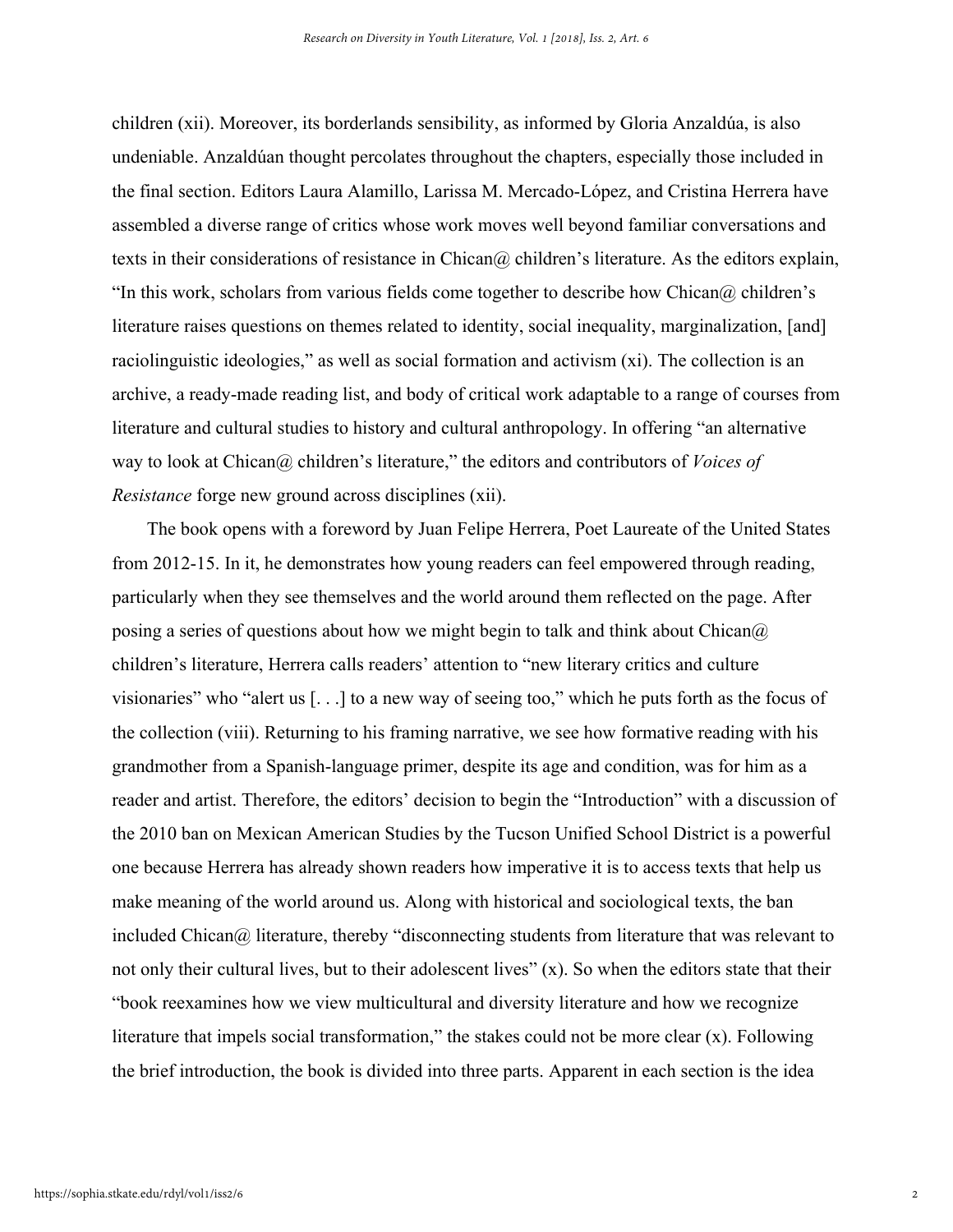that "[a]t the forefront of the collection is the education of Chican $\omega$  children and how the use of Chican@ children's literature transforms classroom pedagogy" (xiv). This priority manifests in both theory and/or praxis throughout the work.

Section I, "Tracing Chican@ Identity and Consciousness," makes evident the breadth of Chican@ experiences as related to culture, geography, temporality, and tradition. In the prelude to the section, the editors cite recent data highlighting that Latinos in the United States account for one of every four children in K-12 classrooms, further substantiating the educational imperatives of *Voices of Resistance*. They also outline the importance of the distinction between Chican $\omega$  and other pan-ethnic terms such as Hispanic or even Latin $\omega$ , particularly in light of the fact that anti-immigrant sentiments, racial profiling, criminalization, and other political and social campaigns, such as detention, are frequently targeted toward individuals of Mexican descent. The chapters in this section, often drawing from Rudine Sims Bishop's essay "Mirrors, Windows, and Sliding Glass Doors" (1990), take readers into a number of different places and spaces: the archives and a dangerous past where we hear the voices of young women pushing back against social and cultural determinants in their efforts to self-define (Larissa Mercado-López); the cathedrals of capitalism, where commodified culture and "imagineering" are instrumental in the "making" of a New Mexican American girl (Patricia Trujillo); the world of Día de los Muertos and its affective landscapes without the use of stereotypes (Roxana Loza and Tanya González); and institutional spaces, classrooms and libraries, where Chican $\omega$ children's literature can be a part of transformational pedagogies that enrich the educational development of children (Lettycia Terrones). The chapters in this section are not only smart but also thoughtfully show how texts such as the ones they discuss might be incorporated into classroom learning.

In the prelude to Section II: "Negotiating Gender and Sexuality," the editors point out that "[a]s student populations grow increasingly more diverse, educators must adopt texts that reflect the realities of young children of color," including those "whose genders, ethnicities, languages, and socioeconomic backgrounds are rarely visible in course materials" (59). The chapters in this section address themes such as "masculinity, queerness, racial/ethnic identity formation, and complex familial relationships that shape the protagonists' lives as they navigate the world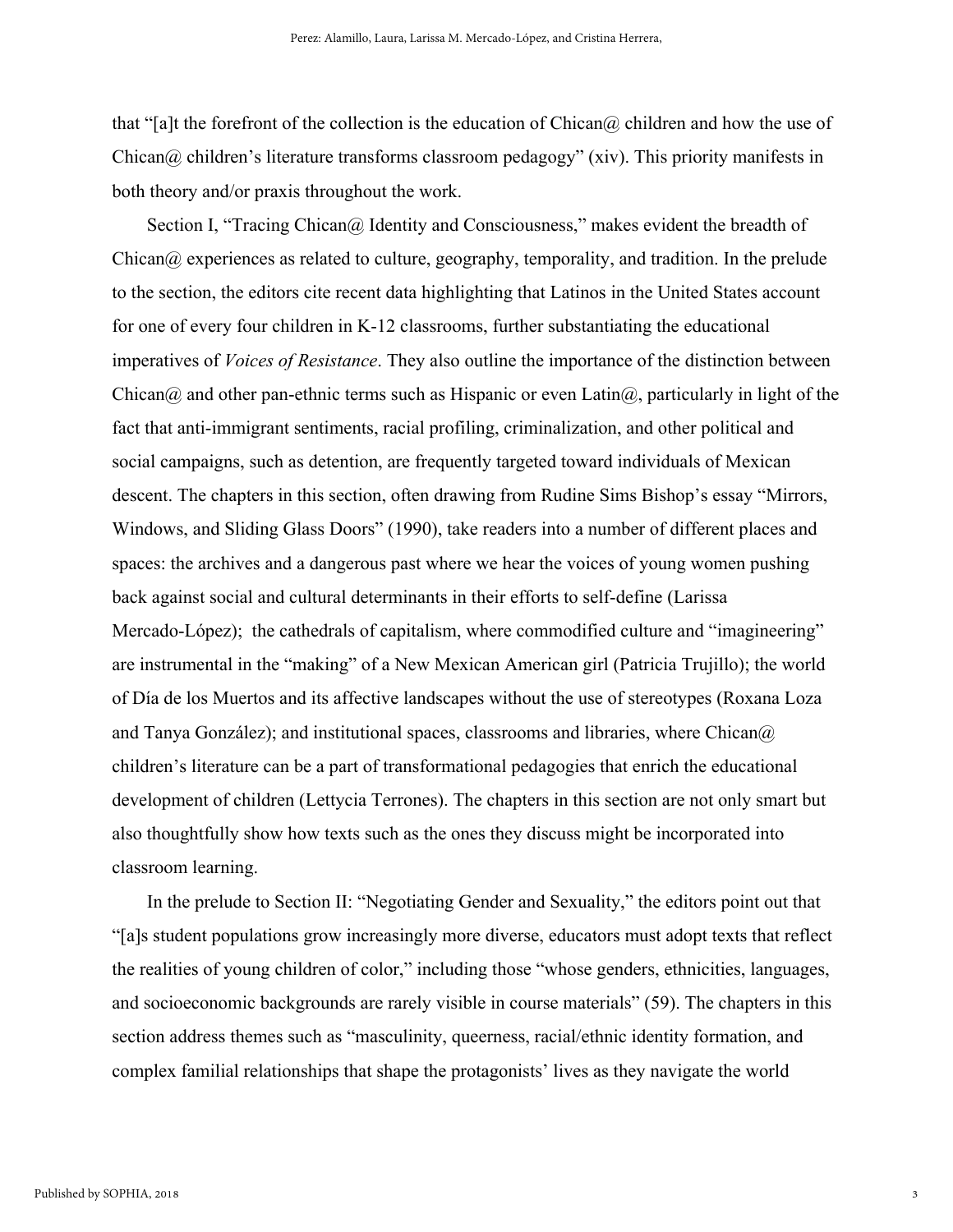around them" (59). Many of these issues, especially in Mexican American communities, go undiscussed. Moreover, there is an unwillingness to address the cultural and social impact of, for example, toxic masculinity, familial conflicts, or queerness. Phillip Serrato and Sonia Alejandra Rodríguez, engage in a form of critical masculinity studies in their respective chapters; their perspectives are informed by feminism, gender studies, cultural studies, and queer theory. When placed in dialogue, their work creates critical awareness about patriarchal masculine performance and how systemic oppression limits or forecloses on particular kinds of roles for Chicano men and boys. Similarly, Cristina Herrera analyzes mother-daughter conflict and Cecilia J. Aragón considers the role of counternarratives in the creation of sexual and queer imaginaries; their chapters expose the underlying systems of male power and heterosexism embedded in Chican $\omega$ cultural traditions, such as the quinceañera, and in children's literature. The strength of this section is in the interdisciplinary approach of the chapters and the absolute insistence "on the need to include children's and YA texts into larger disciplinary conversations that have tended to erase literature for younger audiences" (59). Doing so, as the authors prove, moves critical considerations of children's literature into exciting new territories.

The final section, "Transformational Pedagogies: Reflections from Inside and Outside the Classroom," features "chapters for educators who are interested in reexamining and resisting teaching practices that young,  $Chican@$  children are subjected to in the context of school-based literacy reforms" (121). Anzaldúa's concepts concerning language, "mestiza consciousness," "conocimiento," and activism, for example, frame much of the analysis in Section III. The authors highlight linguistic and cultural sites, present in illustration, film, folklore, and fiction, that provide opportunities for sustained critical reflection. Furthermore, the authors "present Chican $\omega$  children's literature that validate<sup>[s]</sup> and affirm<sup>[s]</sup> linguistic diversity in the classroom" (121). Whether it is through an analysis of the relationship between language and feminist pedagogy (Elena Avilés), promoting Chican $\omega$  literature to create linguistically sustaining classrooms (Lilian Cibils, Enrique Avalos, Virginia Gallegos, and Fabián Martínez), advocating for the use of Chican $\omega$  children's literature to elevate language practices (Laura Alamillo) or as a catalyst for consciousness raising and activism in young readers (Katherine Elizabeth Bundy), ultimately "[e]ach chapter presents  $Chican@$  children's literature that can spark a deeper interest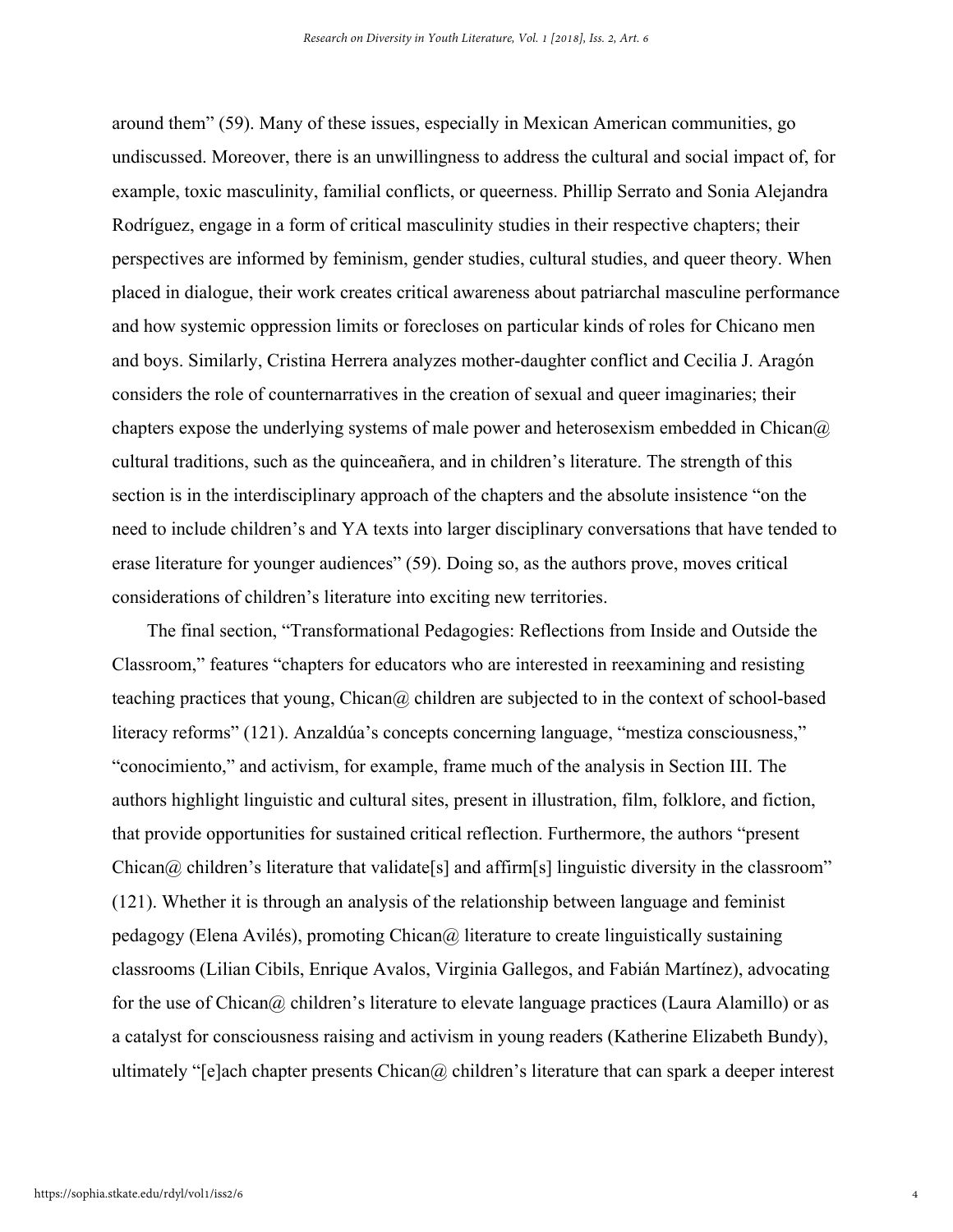into reading quality children's literature and affirm cultural and linguistic identities" (122). At the same time, the authors recognize the experiential and epistemological diversity as part of  $Chican@$  identity formation. The final essay concludes with the idea that " $[clommunity]$  is built in classrooms based on trust and students' possibilities, where student voice is fostered in emancipatory spaces centered on respect for the unique identities of students" (175). This innovative section illustrates with great clarity the wealth and variety of Chican $\omega$  texts available to educators, readers, and critics.

*Voices of Resistance* should be required reading for children's literature scholars and especially anyone working in the field of Chican@ literature. Too often, only a limited number of representative Chican $\omega$  and Latinx texts are taught or receive critical attention. Given the vital intervention the individual chapters make in the field of children's literature, not to mention  $Chican@$  and Latinx studies more broadly, the book (and readers) would have benefitted from a more substantive introduction, or the section overviews might have been included as a part of the overall introduction. To the point, the significance of this book cannot be overstated. Contributors demonstrate repeatedly the volume and variety of Chican $\omega$  children's literature that is understudied, ignored, or awaiting analysis. More importantly, the book establishes the need for other collections that speak to the diverse issues facing Latinx children, including those from Central America. The urgency of brownness, particularly in the US, make such works imperative.